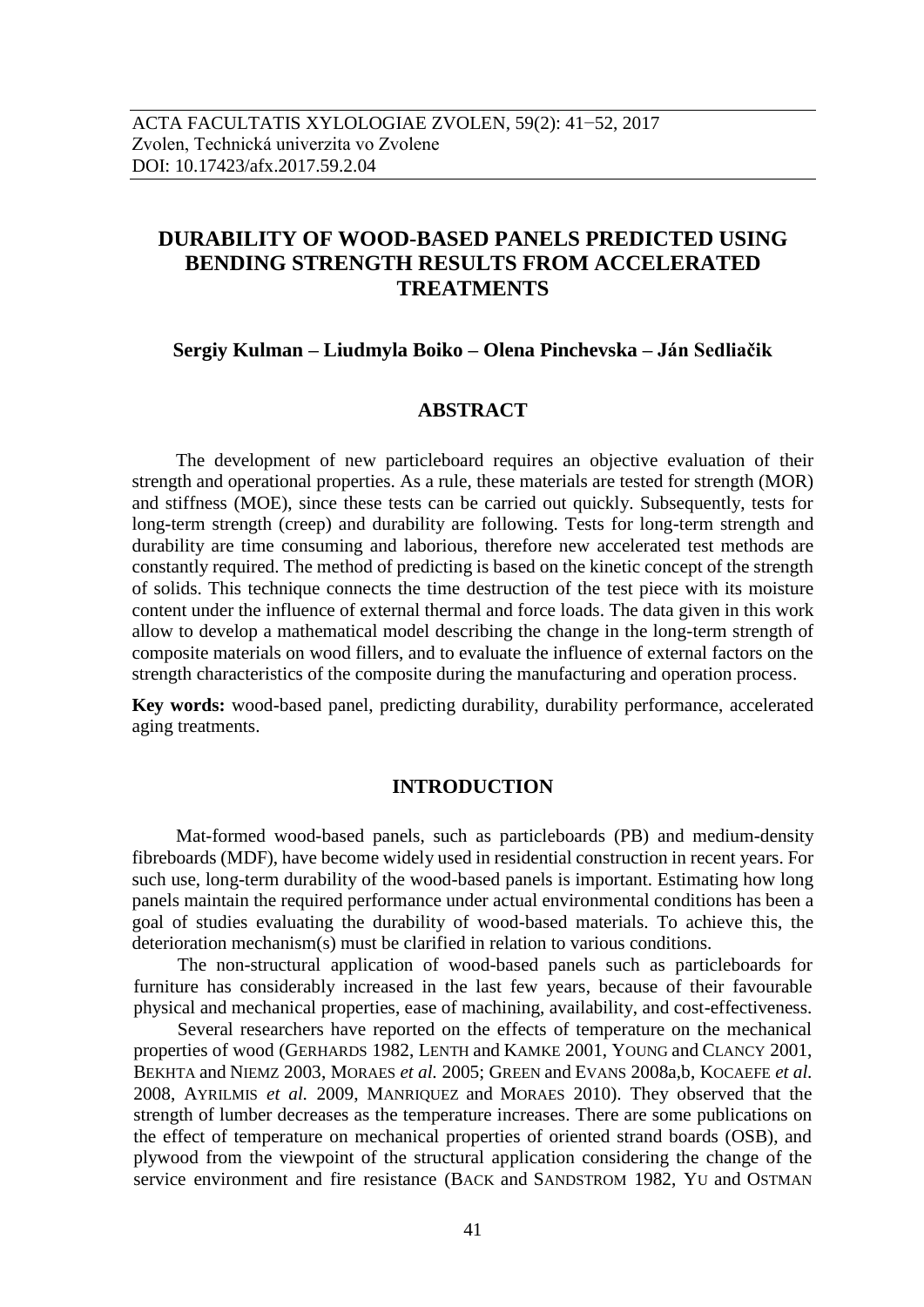1983, SUZUKI and SAITO 1987, BEKHTA *et al.* 2003, SONDEREGGER and NIEMZ 2006, BEKHTA and MARUTZKY 2007, AYRILMIS *et al.* 2010, SINHA *et al.* 2011).

In many situations where the boards are subjected to load for considerable long periods and various relative humidity (RH) of surrounding atmosphere, they show a notable deformation resulting from an interaction between applied stress and moisture content (MC) change (ARMSTRONG and GROSSMAN 1972, HALLIGAN and SCHNIEWIND 1972). Rheological equations quantifying the deformation of wood-based materials under combinations of mechanical stress and moisture change have been proposed (LEICESTER 1971, RANTA-MAUNUS 1975). The total deformation of wood composite panels under rapid MC change and short-term loading conditions consists mainly of initial deformation and MS deformation.

Mechanical durability of wood-based panels is usually evaluated by laboratoryaccelerated aging tests such as simple hot water soaking, boiling, steaming, freezing, drying and their combinations. However, relationships between these treatments and actual service environments are still in question. To answer this, researchers have reported some attempts to correlate degradation caused by outdoor aging with that by laboratory accelerated aging (HANN *et al.* 1962, RIVER 1994, OKKONEN and RIVER 1996). Although correlating these results can justify a method of laboratory-accelerated aging tests, it is still uncertain how durable wood-based panels are in actual services, especially in countries with humid and high temperature seasons.

Methods for evaluating the durability of wood-based panels include long-term and short-term tests. Long-term evaluation, such as outdoor exposure tests, is a method to evaluate long time frames by incorporating the factor of elapsed time. However, outdoor exposure tests have many disadvantages, such as being time-consuming and difficult to carry out on; moreover, these tests are influenced by differences caused by the test location. In contrast, short-term evaluations assess changes in mechanical properties after accelerated aging treatments, such as water immersion, boiling, steaming, freezing, or drying. Accelerated aging tests are superior to short-term outdoor exposure tests, and they are essential in determining the durability of wood-based panels.

Such accelerated aging tests may seem artificial, but in recent decades, many attempts have been made to correlate degradation caused by outdoor aging with that induced by laboratory-accelerated aging (LEHMANN 1977, 1978) including the use of ASTM D1037, APA D-1 and D-4, and V313 tests, because the results of outdoor aging tests are sometimes used as basic indicators when determining standardized test methods (DINWOODIE 1981, OKKONEN and RIVER 1996).

The study properties of the PB are usually based on the Boltzmann Superposition Principle describing the response of a material to different loading histories (ASTM D 1037- 99). The Boltzmann superposition principle states that the response of a material to a given load is independent of the response of the material to any load affecting the material. The deformation of a specimen is directly proportional to the applied stress, when all deformations are compared to equivalent times. However, the principle does not take into account the mutual influence of external factors. It is only valid in linear elastic region.

Previous studies have shown a significant dependence of the PB strength and rigidity on the temperature and moisture content of the material. In this case, phenomenological relationships were obtained in the form of formulas that relate these quantities, on the basis of which it is possible to predict the change in strength characteristics with a change in the conditions of their operation.

At the same time, when predicting the longevity of these materials on the basis of the kinetic theory strength of solids (REGEL *et al.* 1974), in the canonical formula of Zhurkov (1965), or the refined Zhurkov-Ratner formula, only the temperature is entered. An attempt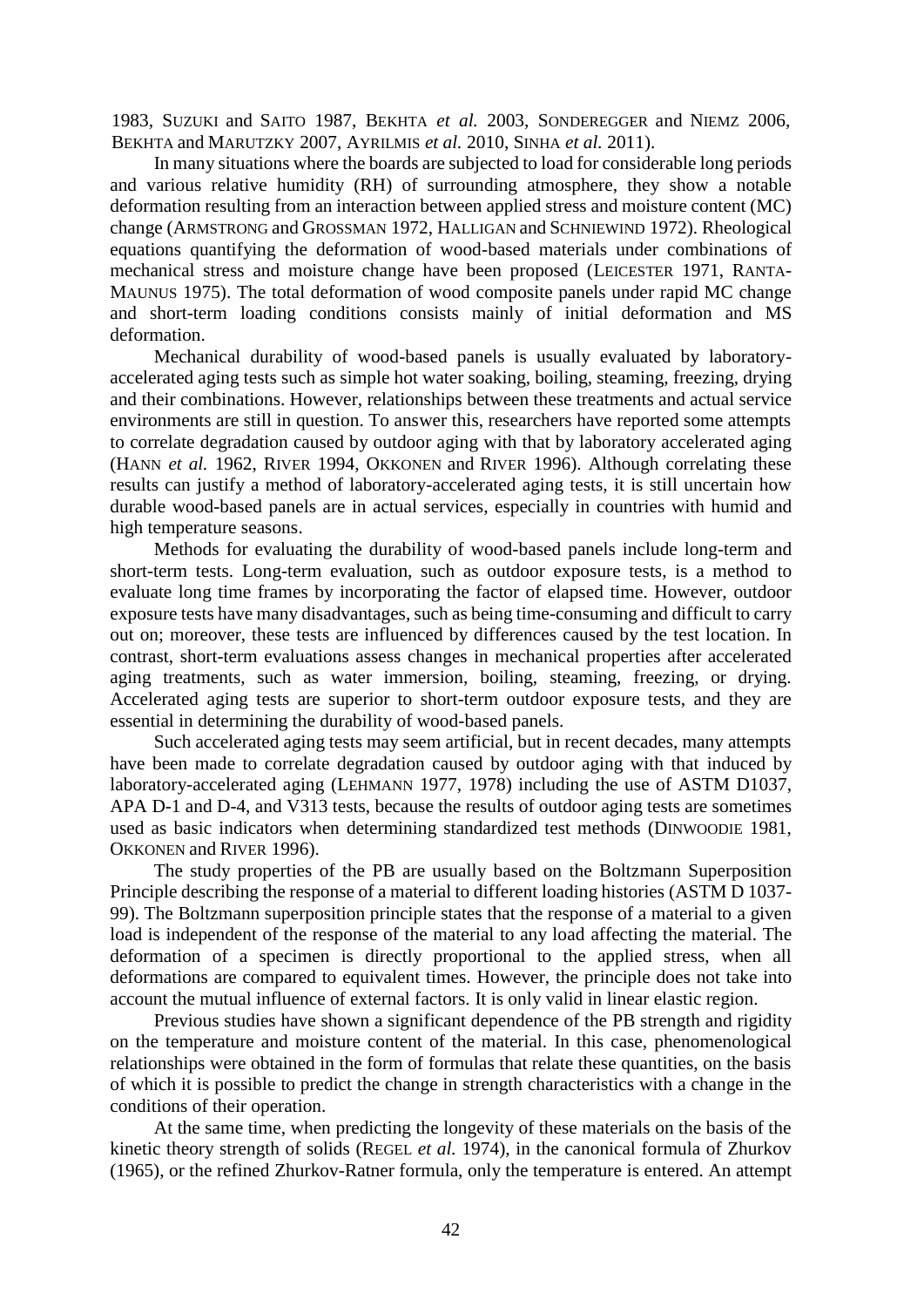to use the Zhurkov-Ratner model to composite materials based on wood revealed that the influence of moisture content was taken into account by introducing additional corrections, determined as a result of prolonged experiments (RATNER and YARTSEV 1992). However, the practical use of climate corrections has shown that their application is limited only by the range of admissible values of external factors.

The introduction of the time scale of the process of destruction led to the creation of a kinetic theory of strength. The origins of this theory relate to the work of the Ioffe Physical-Technical Institute of the Russian Academy of Sciences, which were performed in the middle of the last century. The time dependences were proposed in describing the relaxation properties for viscoelastic deformation of solids, in the form of generalized Maxwell's equations (ALEKSANDROV 1941). The fundamental form of the kinetic theory of strength is the Zhurkov equation (ZHURKOV 1965):

$$
\tau = \tau_0 \exp\left[\frac{U_0 - \gamma \sigma}{RT}\right] \tag{1}
$$

where  $\tau$  – is the durability at temperature *T* and load  $\sigma$ ;  $U_o$  and  $\gamma$  are parameters of the equation, which have a simple physical meaning.

The kinetic theory is based on the idea of the breakdown of the chemical bond at a thermal, Boltzmann process, which is activated by the mechanical stress  $\sigma$ . In this case,  $U_{\sigma}$ is understood as the activation energy of the process (it must be equal to the energy of the chemical bond being broken, to the period of oscillations of chemically bound atoms (the value is on the order of 10<sup>-12...-13</sup> s<sup>-1</sup>). If σ is the stress on the molecule, *γσ* is mechanically induced decrease in the energy of the ruptured coupling, and  $\gamma$  is the coefficient of transformation of the mechanical stressing into energy, then  $\tau$  is the expectation time for the decay of the molecule, that is, the waiting time for the energy fluctuation  $E_f = (U_o - \gamma_o)$  for the given bond.

Into the formula (1), fourth parameter for polymeric materials was physically induced, after which, it is acquired following (RATNER AND YARTSEV 1992):

$$
\tau = \tau_m \exp\left[\frac{U_o - \gamma \sigma}{RT} \left(1 - \frac{T}{T_m}\right)\right],\tag{2}
$$

where  $\tau_m$ ,  $U_0$ ,  $\gamma$  and  $T_m$  - physical (thermoactivation) material parameters (TAP):  $\tau_m$  minimum durability (the period of oscillation of kinetic units - atoms, atom groups, segments) *s; U<sup>0</sup>* - maximum destruction activation energy, kJ·mol; *γ* - structural and mechanical parameters,  $kJ/(mol·MPa)$ ;  $T_m$  - temperature limit existence of solids (temperature degradation), K; *R* - universal gas constant, kJ/(mol·K); *τ* - time to fracture (durability) s;  $\sigma$  - stress, MPa; *T* - temperature,  $\mathrm{K}$ .

Traditional methods for determining TAP in modern science of materials still use graphoanalytical methods for their determination. However, they are quite time-consuming and not accurate enough. In this regard, we proposed a more accurate, analytical way of determining TAP (BOIKO *et al.* 2013). According to this method, tests for durability are carried out according to a special plan, and the parameters are calculated analytically by the formulas:

$$
\lg \tau_m = (\lg \tau_3 (\lg \tau_2 - \lg \tau_4) - \lg \tau_4 (\lg \tau_1 - \lg \tau_3)) / (\lg \tau_2 - \lg \tau_4 - \lg \tau_1 + \lg \tau_3);
$$
  
\n
$$
x_1 = 1000/T_1, \quad x_2 = 1000/T_2; \quad \gamma = (U_1 - U_2) / (\sigma_1 - \sigma_2);
$$
  
\n
$$
U_1 = 2.3R (\lg \tau_1 - \lg \tau_2) / (T_1^{-1} - T_2^{-1}); \quad U_2 = 2.3R (\lg \tau_3 - \lg \tau_4) / (T_3^{-1} - T_4^{-1});
$$
  
\n
$$
U_0 = \gamma \sigma_2 + U_2,
$$
\n(3)

where  $\tau_i$ ,  $\sigma_i$ ,  $T_i$  – time to fracture, stress, and heat for  $i$  – sample test.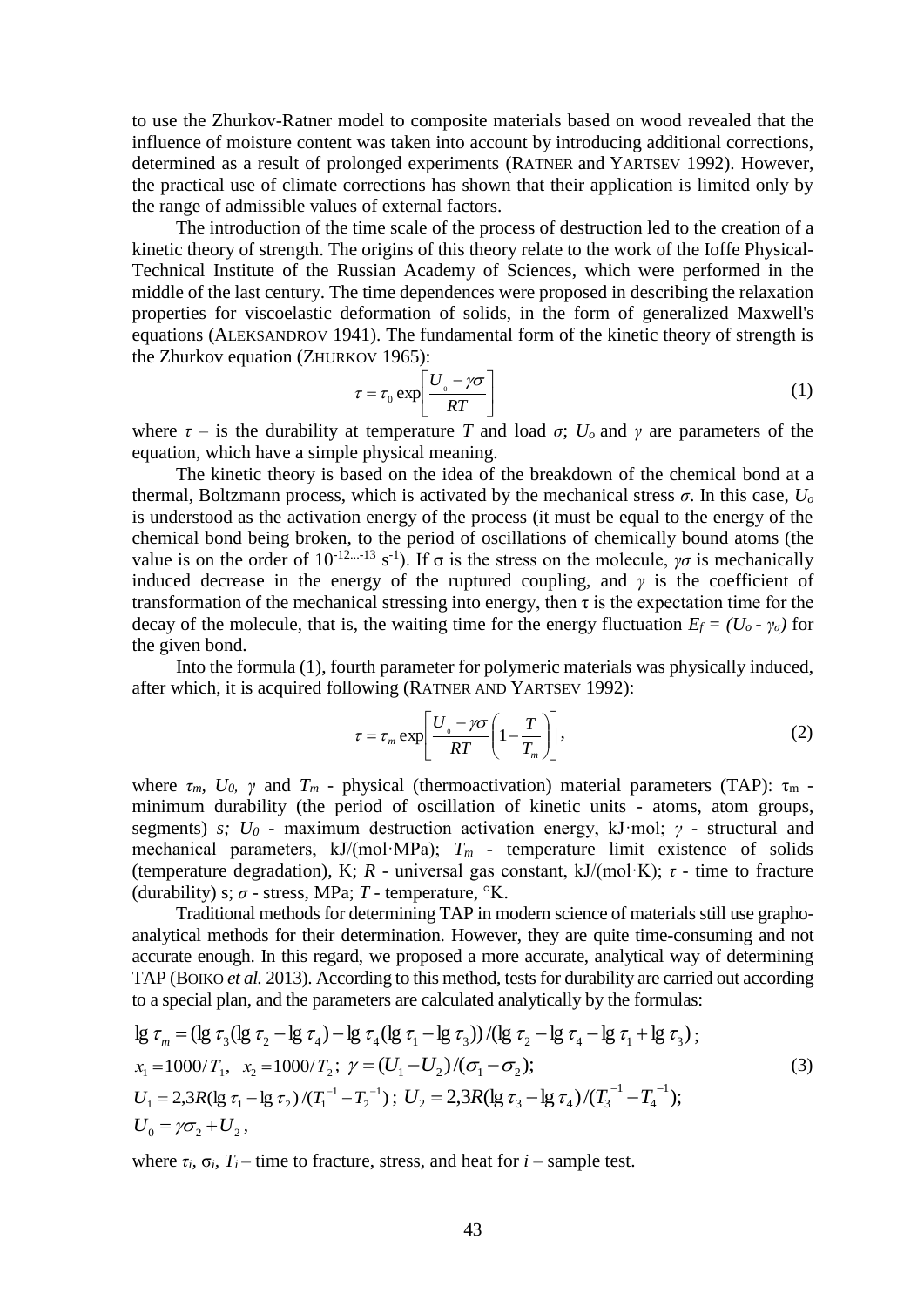However, since TAPs are determined by testing a long durability at constant load, the time of testing and in accordance with the complexity of a long way. At the same time, it is well known that the mechanical properties of composite materials, which include wood, largely depend on their moisture content.

The aim of this study is evaluating the durability of wood-based panels using bending strength results from accelerated treatments. The main results of the study of the longevity of lined particleboard in furniture designs are set forth in the monograph (BOIKO *et al.* 2013). The purpose of this work is to create the quick methodology for evaluating the long-term strength of wood based composite materials, taking into account the effect of external force, temperature and moisture content influences.

# **MATERIAL AND METHODS**

#### **Material**

Three commercially-produced structural particleboard bonded with urea formaldehyde resin (UF) were provided by Kronospan UA Ltd., for this study: melamine faced particleboard (MF PB) according to EN 14322; veneered by oak particleboard (VF PB) according to EN 316, EN 622-5 and particleboard P2 (P2 PB) according to EN 312 - type P2; EN 13501-1: class D-s1, d0. For each type, two regular-size  $(2750 \text{ mm} \times 1830 \text{ mm})$  of boards with thicknesses of 18 mm were cut into 450 mm (length)  $\times$  50 mm (width) pieces. Before cutting, panels were stored in a conditioning room maintained at 20 °C and 65% RH.

Static 3-point bending tests were carried out in the universal test machine with temperature-controlled chamber. Specimens were prepared and cut according to ASTM D 1037-99. Loading and deflection were measured, and MOR and MOE were calculated according to Section 9 in ASTM D 1037-99. Investigated temperatures were 20 °C, 40 °C, 60 °C, and 80 °C. Investigated moisture content (MC) were 6 %, 8 %, 9%, 11% and 15 %. Investigated speed deformation was 2 mm/min.

Specimens were preheated in the chamber until they reached equilibrium with the target temperature. The preheating times were determined from preliminary experiments by an embedded thermocouple, and the prediction model was developed in a previous study (KULMAN and BOIKO 2016). The mechanical properties of the samples were tested in the chamber at the target temperature, results are shown in Table 1.

One hundred fifty specimens were cut from each type of board. Ten specimens were prepared for testing modulus of elasticity (MOE) and rupture (MOR) before main testing. All specimens were conditioned at 20 °C and 65% RH prior to use.

The average densities of specimens were 757 kg/m<sup>3</sup>, 792 kg/m<sup>3</sup>, and 733 kg/m<sup>3</sup>, respectively, in an air-dried condition moisture content of about 5%.

| Board type        | Density $d$<br>kg/m <sup>3</sup> | Thickness <sup>d</sup><br>mm | MOR <sup>d</sup><br><b>MPa</b> | MOE <sup>d</sup><br><b>MPa</b> |
|-------------------|----------------------------------|------------------------------|--------------------------------|--------------------------------|
| $MF$ PB $a$       | $757 \pm 7$                      | $18.1 \pm 0.1$               | $17.1 \pm 1.1$                 | $2110 \pm 29$                  |
| VFPR <sup>b</sup> | $792 \pm 8$                      | $18.5 \pm 0.1$               | $20.5 \pm 1.9$                 | $2.520 \pm 15$                 |
| $P2$ PB $c$       | $733 \pm 6$                      | $18.1 \pm 0.1$               | $16.2 \pm 0.6$                 | $2.020 \pm 22$                 |

|  |  | Tab. 1 Properties of particleboard used in study. |  |  |
|--|--|---------------------------------------------------|--|--|
|  |  |                                                   |  |  |

<sup>a</sup> MF PB – Melamine Faced Particleboard.

<sup>b</sup> VF PB – Veneered Faced Particleboard.

 $c$  P2 PB – Particleboard according to EN 312, type P2.

<sup>d</sup> Thickness, density, MOR and MOE was measured after specimens reached equilibrium at 65 % RH, temperature 20 °C and moisture content 5%.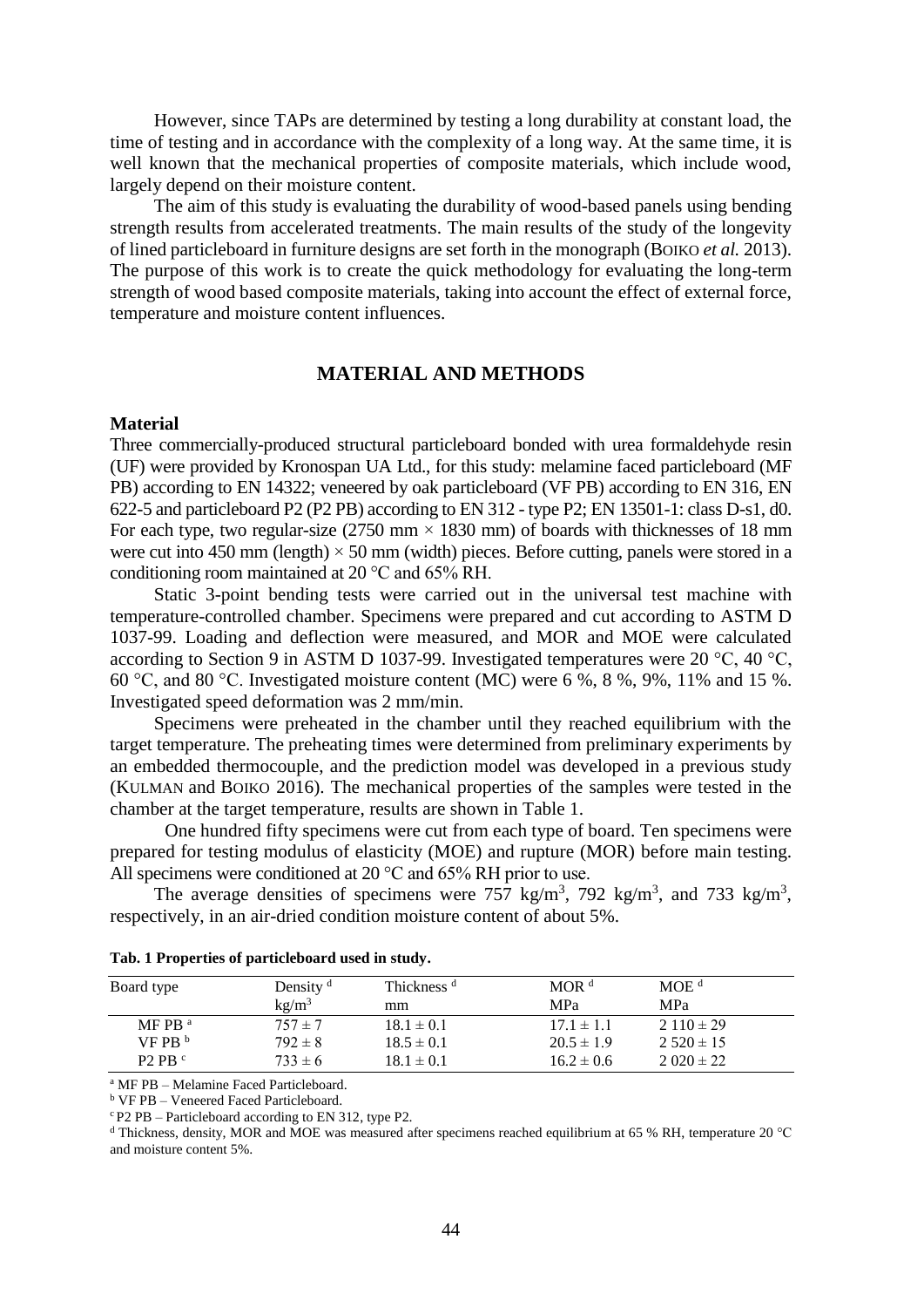Since in the formula (3) the variable factors enter exponentially, the requirements for the accuracy of the experiments on durability should be much higher. Therefore, to obtain reliable statistically significant results in each series of experiments, the number of samples was assumed equal to 30. Five series of tests were carried out for each type of plates. A total of 15 groups were tested. The numbers of replications were 30.

#### **Methods**

Based on the numerous studies carried out, we proposed a model of durability taking into account the moisture content of the wood based materials (KULMAN and BOIKO 2015):

$$
\tau = \tau_m \exp\left[\frac{U_o - \gamma \sigma}{RT} \left(1 - \frac{T}{T_m}\right)\right] \exp(\alpha W_e^{-1})
$$
\n(4)

This formula, in addition to external factors such as stress and temperature, contains an effective moisture:

$$
W_e = \frac{W_m - W}{W_m} \tag{5}
$$

*W<sup>m</sup>* – maximum permitted moisture content of the material in which it has sufficient strength properties for use, %;

*W* – actual moisture during operation,%;  $\alpha$  - coefficient taking into account the impact of moisture content on durability of material.

The values of TAP  $(\tau_m, U_0, T_m, \gamma, \alpha)$  are determined by solving the system of equations:

$$
\begin{cases}\n\frac{U_{0}}{RT_{1}} - \frac{U_{0}}{RT_{m}} - \gamma \frac{\sigma_{1}}{RT_{1}} + \gamma \frac{\sigma_{1}}{RT_{m}} + \ln \tau_{m} = \ln t_{1} - \alpha W_{e1}^{-1} \\
\frac{U_{0}}{RT_{2}} - \frac{U_{0}}{RT_{m}} - \gamma \frac{\sigma_{2}}{RT_{2}} + \gamma \frac{\sigma_{2}}{RT_{m}} + \ln \tau_{m} = \ln t_{2} - \alpha W_{e2}^{-1} \\
\frac{U_{0}}{RT_{3}} - \frac{U_{0}}{RT_{m}} - \gamma \frac{\sigma_{3}}{RT_{3}} + \gamma \frac{\sigma_{3}}{RT_{3}} + \ln \tau_{m} = \ln t_{3} - \alpha W_{e3}^{-1} \\
\frac{U_{0}}{RT_{4}} - \frac{U_{0}}{RT_{m}} - \gamma \frac{\sigma_{4}}{RT_{4}} + \gamma \frac{\sigma_{4}}{RT_{m}} + \ln \tau_{m} = \ln t_{4} - \alpha W_{e4}^{-1} \\
\frac{U_{0}}{RT_{5}} - \frac{U_{0}}{RT_{m}} - \gamma \frac{\sigma_{5}}{RT_{5}} + \gamma \frac{\sigma_{5}}{RT_{m}} + \ln \tau_{m} = \ln t_{5} - \alpha W_{e5}^{-1}\n\end{cases} (6)
$$

where  $T_1$ ,  $T_2$ ,  $T_3$ ,  $T_4$ ,  $T_5$  – temperature series of five tests, <sup>0</sup>K; W<sub>el</sub>, W<sub>el</sub>, W<sub>e</sub>, W<sub>e</sub>, W<sub>e</sub>, W<sub>es</sub> – effective material moisture content during the five-test series,  $\%$ *;*  $\sigma_1$ *,*  $\sigma_2$ *,*  $\sigma_3$ *,*  $\sigma_4$ *,*  $\sigma_5$ –modulus of rupture at the appropriate temperature and MC, MPa;  $t_1$ ,  $t_2$ ,  $t_3$ ,  $t_4$ ,  $t_5$  – time to rupture at the appropriate temperature  $({}^{\circ}K)$  and MC  $({}^{\circ}b)$ , s.

# **RESULTS AND DISCUSSION**

The experimental factors levels and test results are shown in Table 2. For example summarized ruptures envelope for load-displacement curves in coordinates stress-rupture time for MF PB under different conditions shown in Fig.1. In all cases of tests carried out with increasing temperature and moisture content, the strength and modulus of elasticity of the material decreased with increasing the time to failure.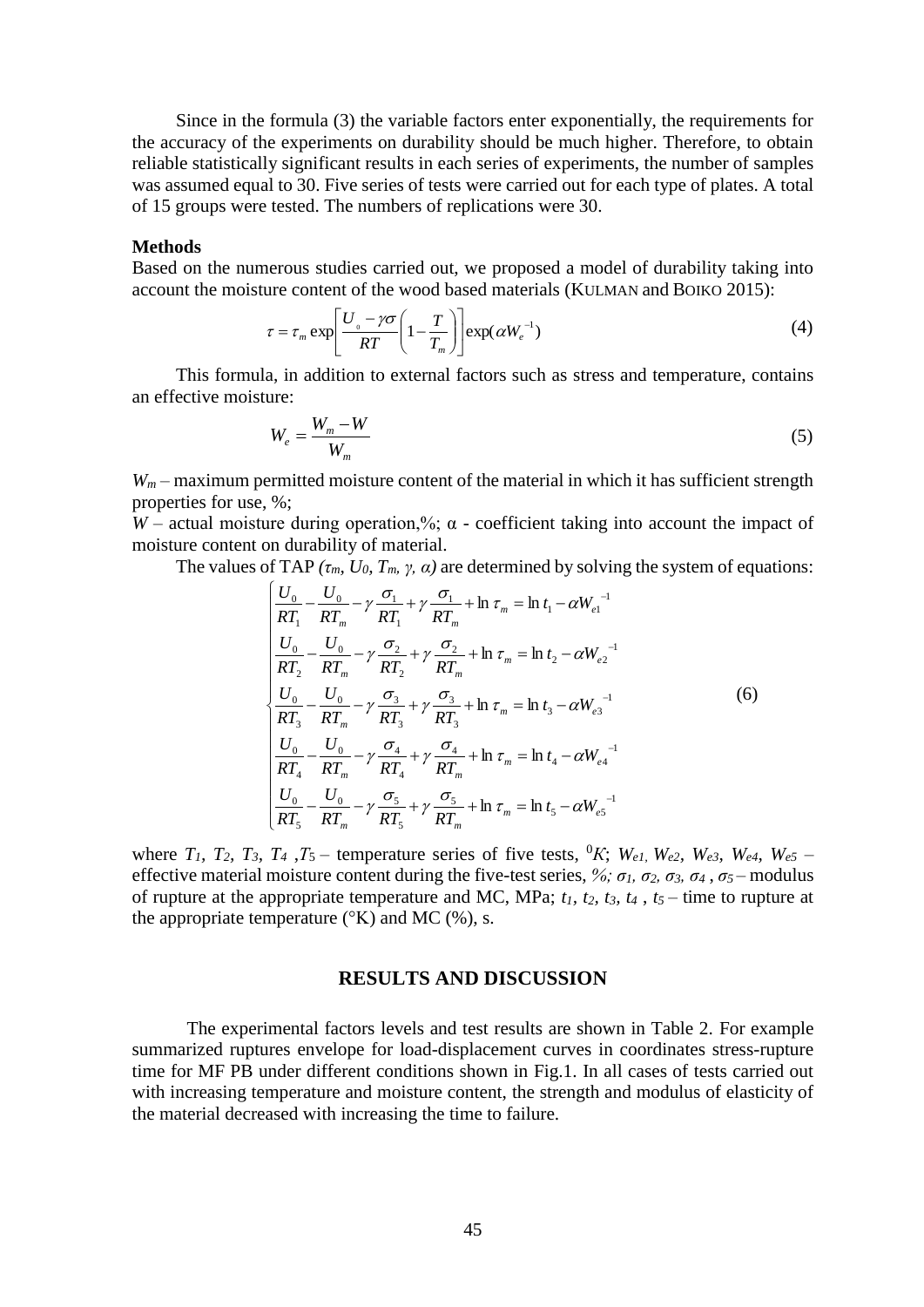| Test<br>Board                 |                |             | Test conditions  | Test results                 |                 |                  |  |
|-------------------------------|----------------|-------------|------------------|------------------------------|-----------------|------------------|--|
|                               | group          | Temperature | Moisture content | <b>MOR</b>                   | Time to rupture | DML <sup>a</sup> |  |
| type                          | number         | (K)         | (% )             | (MPa)                        | (s)             | (mm)             |  |
|                               |                | 293         | 6                | $16.80 \pm 1.17^{\text{ b}}$ | 131.6           | 4.4              |  |
|                               | $\overline{2}$ | 313         | 8                | $15.55 \pm 0.93$             | 142.6           | 4.8              |  |
| <b>MF PB</b>                  | 3              | 333         | 9                | $13.80 \pm 0.62$             | 184.9           | 6.2              |  |
|                               | $\overline{4}$ | 353         | 11               | $11.30 \pm 0.15$             | 281.5           | 9.4              |  |
|                               | 5              | 373         | 15               | $8.00 \pm 0.12$              | 391.5           | 13.1             |  |
|                               |                | 293         | 6                | $19.68 \pm 0.55$             | 73.7            | 2.5              |  |
|                               | $\overline{2}$ | 313         | 8                | $19.00 \pm 0.49$             | 85.6            | 2.9              |  |
| <b>VF PB</b>                  | 3              | 333         | 9                | $17.50 \pm 0.38$             | 125.2           | 4.2              |  |
|                               | 4              | 353         | 11               | $15.30 \pm 0.33$             | 281.5           | 9.4              |  |
|                               | 5              | 373         | 15               | $12.00 \pm 0.35$             | 665.1           | 22.2             |  |
|                               |                | 293         | 6                | $14.80 \pm 0.44$             | 105.6           | 3.4              |  |
|                               | $\overline{2}$ | 313         | 8                | $13.40 \pm 0.33$             | 140.1           | 4.6              |  |
| P <sub>2</sub> P <sub>B</sub> | 3              | 333         | 9                | $11.70 \pm 0.21$             | 177.3           | 5.8              |  |
|                               | $\overline{4}$ | 353         | 11               | $9.50 \pm 0.15$              | 209.6           | 6.8              |  |
|                               | 5              | 373         | 15               | $6.00 \pm 0.11$              | 344.1           | 11.2             |  |

**Tab. 2. Experimental factors levels and test results for particleboards.**

<sup>a</sup> DML – displacement under maximum level.

<sup>b</sup> The confidence interval is indicated at  $p = 0.05$  level.

For each types, analysis of variance (ANOVA) was conducted to study the effect of temperature and MC on the MOR and time to rupture at a 0.05 significance level. Results of ANOVA and multiple comparison statistical analysis for temperature and moisture content are shown in Table 3.

| Tab. 3. ANOVA for bending stress (MOR) and time to rupture for MF PB. |
|-----------------------------------------------------------------------|
|-----------------------------------------------------------------------|

| Dependent variable        | Source           | $SS^a$   | $df^b$         | MS <sup>c</sup> | <i>F</i> ratio | <i>p</i> value |
|---------------------------|------------------|----------|----------------|-----------------|----------------|----------------|
|                           | Moisture content | 9.135    | 4              | 2.2839          | 142.41         | 0.000          |
| Bending strength<br>(MOR) | Temperature      | 153.686  | 4              | 38.4216         | 2395.73        | 0.000          |
|                           | Error            | 0.257    | 16             | 0.016           |                |                |
|                           | Total            | 163.078  | 24             |                 |                |                |
|                           | Moisture content | 784447.8 | 4              | 196111.9        | 52.85          | 0.000          |
|                           | Temperature      | 70213.0  | $\overline{4}$ | 17553.2         | 4.73           | 0.010          |
| Time to rupture           | Error            | 59368.6  | 16             | 3710.5          |                |                |
|                           | Total            | 914029.4 | 24             |                 |                |                |

<sup>a</sup>*SS* – sum of squares

<sup>b</sup>*df* – degree of freedom

 $c$ *MS* – mean square

The significance value for MOR and for time to rupture between 273 °K and 373 °K*,* and for moisture content between 6% and 15%, were less than 0.05, indicating that the effect of different temperatures on MOR and time to ruptures for this pairs are statistically significant. The ANOVA results showed that the temperature had a more significant effect than MC on the MOR of MF PB, but MC had a more significant effect than temperature on the time to rupture.

A monotonic, linear and decreasing relationship between the bending strength and the temperature from 20 °C to 140 °C with exposure time of 180 minutes has been reported (BEKHTA *et al.* 2003). In this study however, both the bending strength and MOE showed a substantially nonlinear character of their dependence on temperature and moisture content. The obtained data again confirmed the validity of the phenomenological model of strength of composite materials based on wood proposed earlier (KULMAN and BOIKO 2016).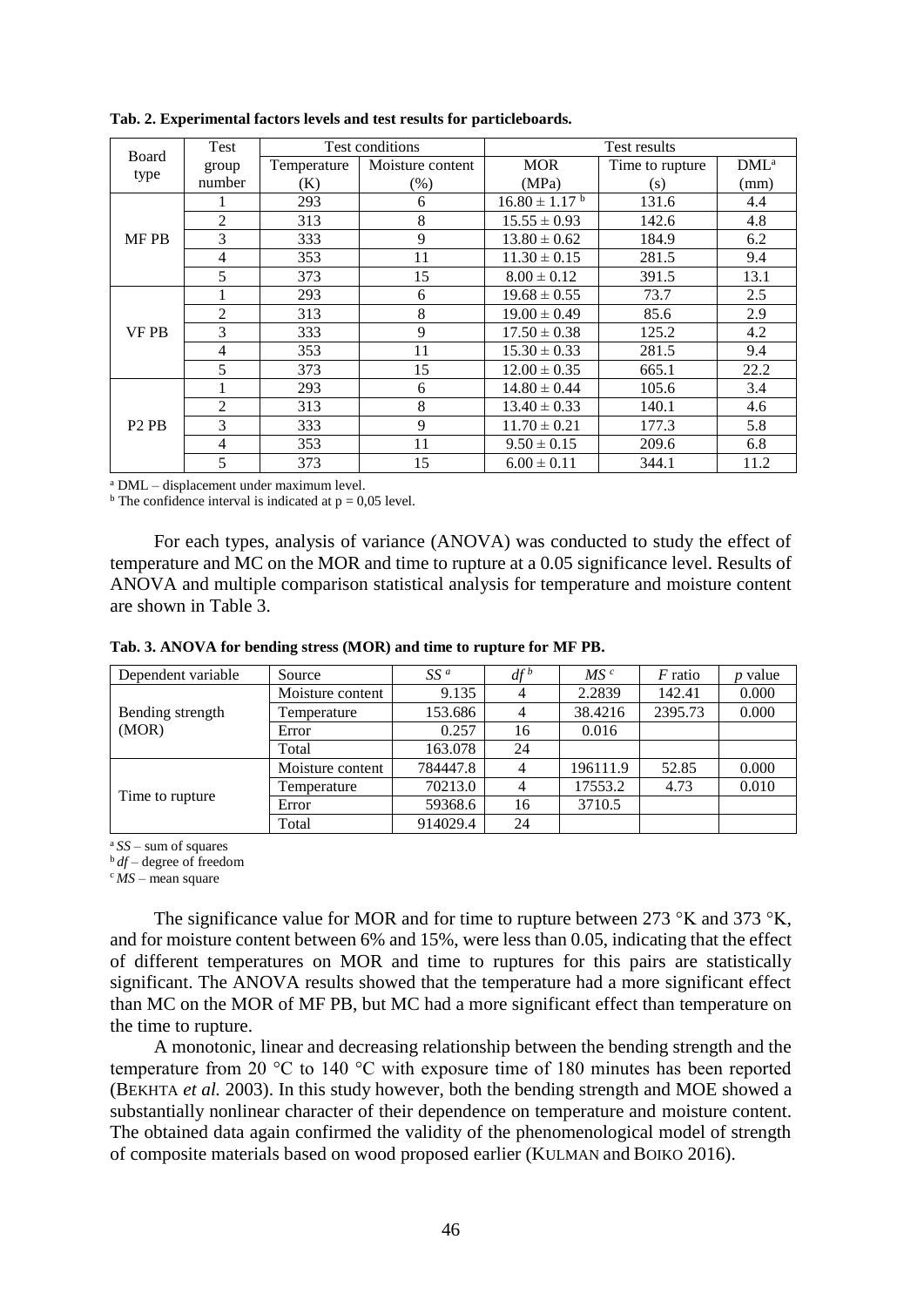

**Fig. 1. Summarized ruptures envelope for load-displacement curves for MF PB and VF PB.**

Based on the data obtained in the experiments, the thermo-activation parameters (TAPs) for each particleboard type were calculated using the system of equations (5). The results of calculations, as well as earlier obtained TAPs based on long-term tests (BOIKO *et al.* 2013) are presented in Tab. 4.

| Tab. 4. Results of calculating the thermo-activation parameters by the defining equations (6). |  |  |
|------------------------------------------------------------------------------------------------|--|--|
|                                                                                                |  |  |

| Board                         | Method                      | Uo       | $lg(\tau m)$ |              | Tm  | MCm    |          |
|-------------------------------|-----------------------------|----------|--------------|--------------|-----|--------|----------|
| type                          |                             | (kJ/mol) | (s)          | (kJ/mol•MPa) | (K) | $(\%)$ | $\alpha$ |
| <b>MF PB</b>                  | <b>Shot-Term Test</b>       | 205      | $-1.9$       | 8.9          | 490 | 19     | 0.12     |
|                               | Long-Term Test <sup>a</sup> | 196      | $-0.7$       | 9.1          | 486 | 19     |          |
| <b>VF PB</b>                  | <b>Shot-Term Test</b>       | 261      | $-1.16$      | 11.1         | 480 | 20     | 0.2      |
|                               | Long-Term Test <sup>a</sup> | 257      | $-0.33$      | 11.4         | 421 | 20     |          |
| P <sub>2</sub> P <sub>B</sub> | <b>Shot-Term Test</b>       | 215      | $-2.8$       | 10.3         | 495 | 21     | 0.3      |
|                               | Long-Term Test <sup>a</sup> | 213      | $-2.9$       | 11.3         | 540 | 21     |          |

<sup>a</sup> BOIKO et al. 2013

<sup>b</sup> The procedure of this experiment does not allow to obtain this data.



**Fig. 2 Changes of mean MOR of particleboards depend on temperature and MC: MF PB – melamine faced particleboard; VO PB – veneered oak particleboard; P2 PB – particleboard according to EN 312 type P2.**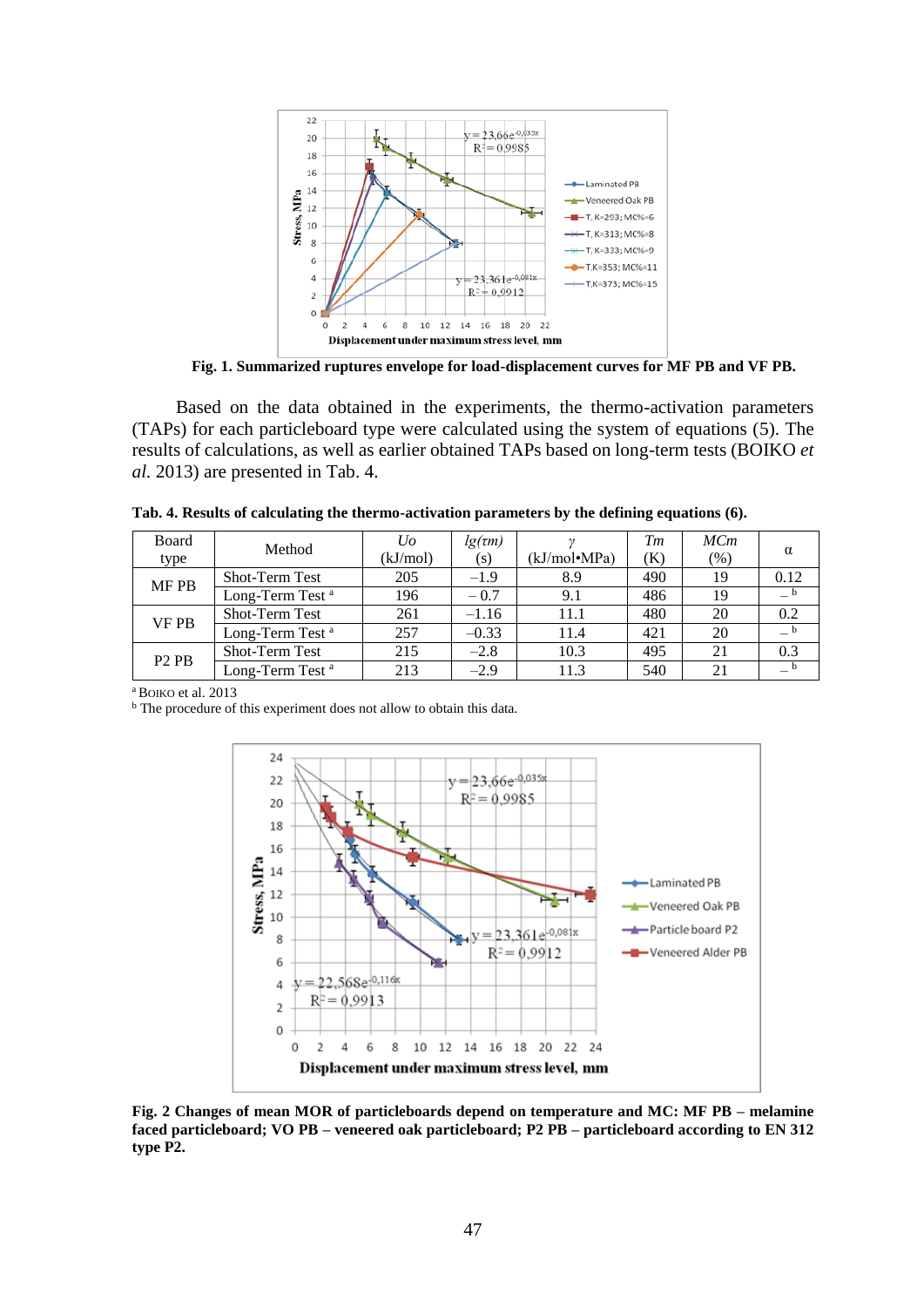The values of the thermo-activation parameters obtained as a result of the experiments make it possible to estimate the long flexural properties of the PB not only within the investigated range of external factors (load, temperature and moisture content), but to predict the behaviour in a wide range of their variations.

As follows from the results of the experiments (Table 2), the flexural properties of the plates vary with time in accordance with equation (4). Then this connection can most clearly be depicted by constructing a second-order surface corresponding to this equation, assuming one of the factors to be constant.

A computational experiment in the MathCAD environment showed that equation (6) describes a second-order surface, a hyperbolic paraboloid graphically represented in Fig. 3a. The mathematical model of the process of loss of long flexural strength evaluates the flexural properties of the plates, depending on the conditions of their operation. The peculiarity of this surface is that in the phase space of variable factors  $(\sigma, T, MC)$  has a special fixed saddle point - pole. A characteristic feature of this point is that it depends only on thermo-activation parameters (KULMAN 2011).

Fig. 3b shows the level lines (contour plot) for a range of variables  $T \in$ 300 ... 700 K;  $MC10\%$ ;  $\sigma \in 4$  ... 30 MPa.

Using the thermo-activation parameters obtained as a result of the experiments, it is possible to estimate the change in the bending properties of PB in time. For example, in Fig. 4a, 4b, 4c are graphs of dependence of the flexural durability of various types of PB depending on one of the varied external factors with relative constancy of two others.



**Fig. 3 a) Graphical representation of equation (6) in the form of a surface of the second order of a hyperbolic paraboloid. Boundary surface of the long-term flexural strength of a laminated particleboard at a moisture content of 10%; b) Contour plots of bending strength durability for MF PB density 750 kg/m<sup>3</sup> .**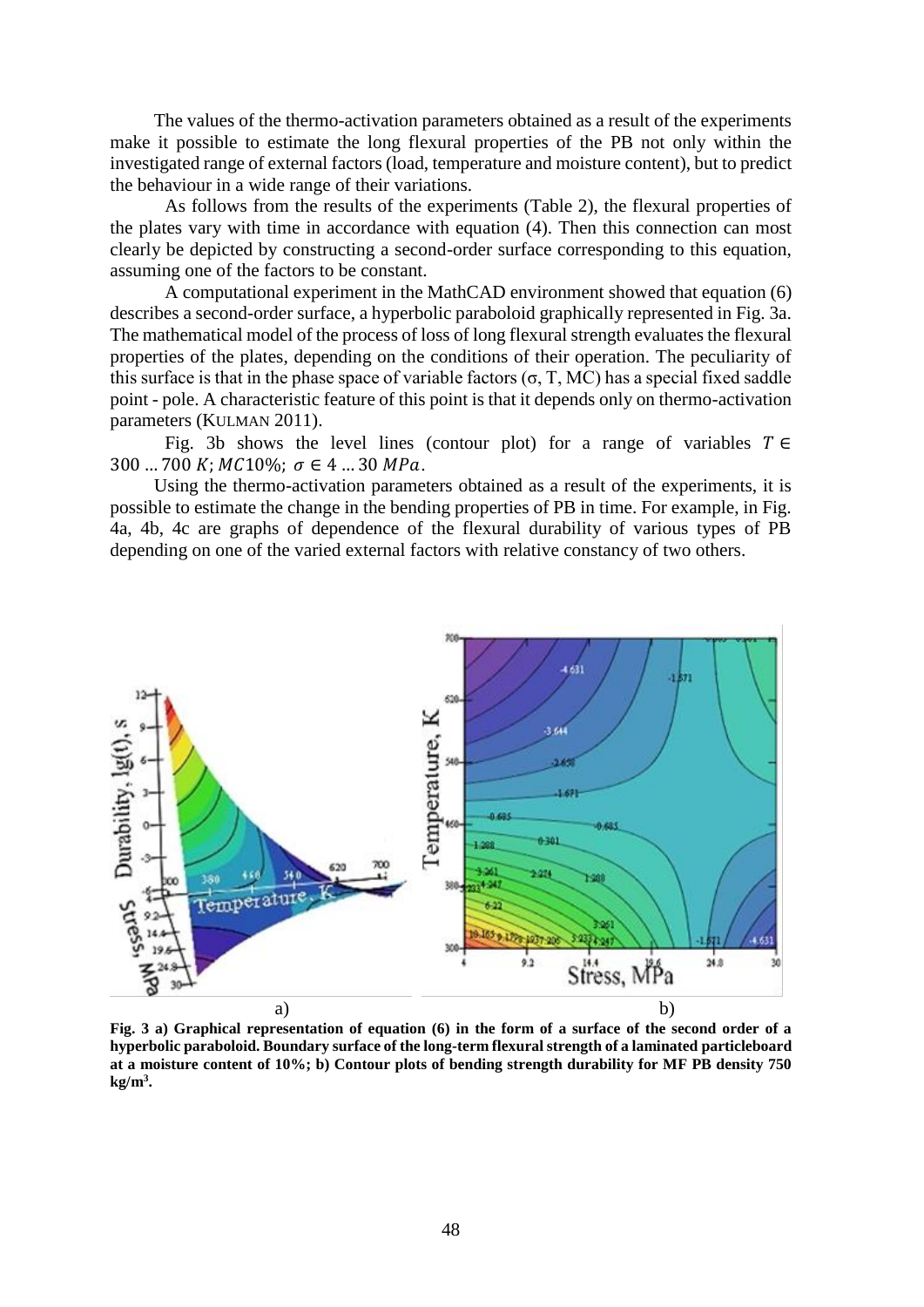

 $\mathbf{b} - (\mathbf{T} \in 290 \dots 305 \mathbf{K}; \sigma = 5 \mathbf{M} \mathbf{P} \mathbf{a}; \mathbf{M} \mathbf{C} = \mathbf{10} \%).$ 

The analysis of the graphs allows to consider which of the external factors has the greatest impact on the value of the objective function. It can be stated from the graphs, that the durability of laminated boards is more than twice longer as the durability of uncoated PB and twice as much as that of PB lined with natural veneer. In Fig. 5, the graphical form shows the effect of MC particleboard on its durability at constant temperatures and power loading. From the graph follows, that veneered PB is most susceptible to the influence of moisture on strength properties in comparison with laminated PB.



**Fig. 5 Dependence the flexural longevity (durability) of various types of PB on the moisture content of the material**  $(\sigma \in 5 \text{ MPa}; T = 300 \text{ K}; MC\% = 0 \text{ ... } MC_m).$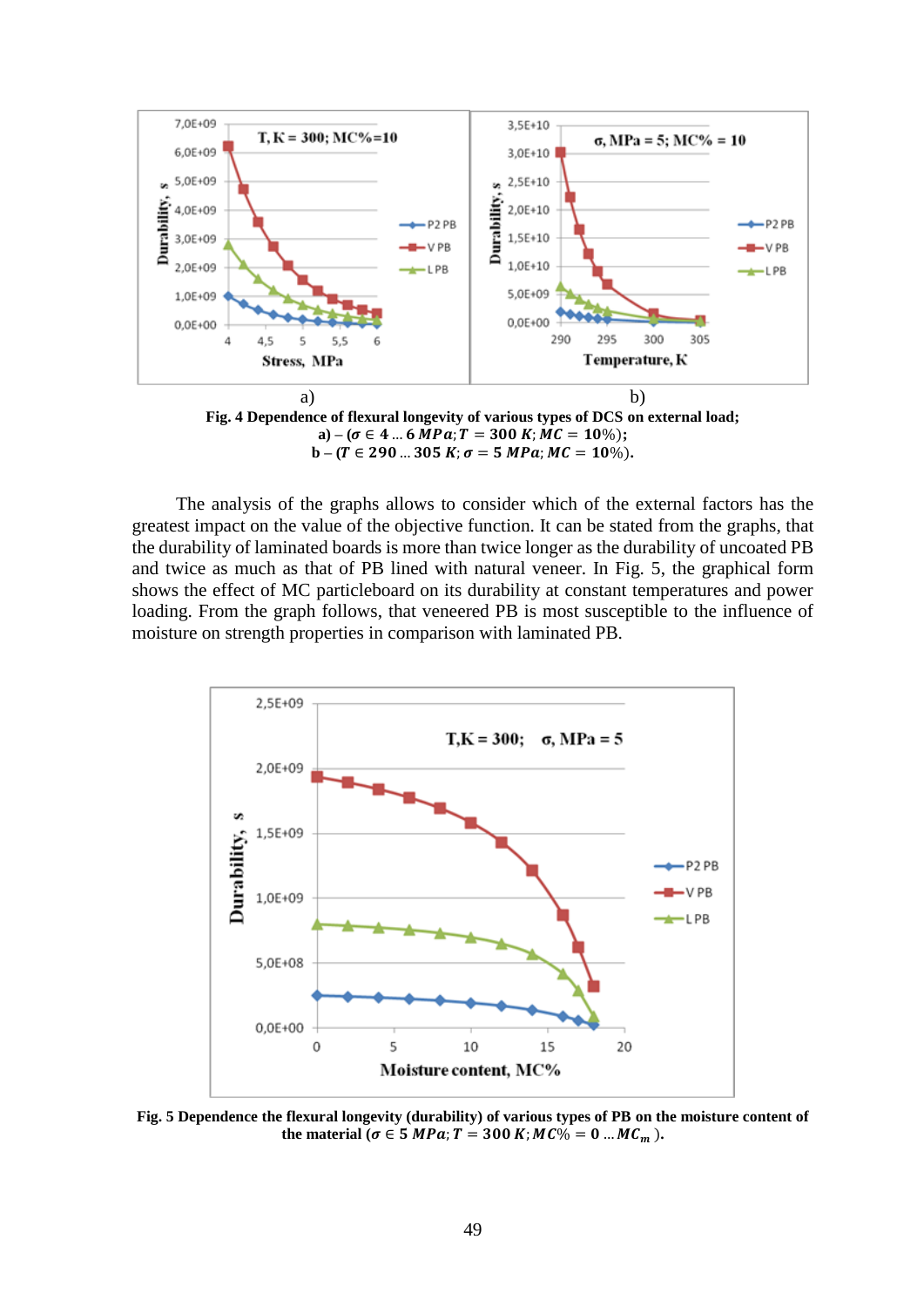The graph of the response surface (Fig. 3a) indicates a significant non-linearity of the process of loss of strength in time (with the degradation of the material). This confirms our hypothesis of the nonlinearity of the strength and rigidity of wood-based panels. The reason for the nonlinearity is the interaction of the variables among themselves. However, this requires a special study.

# **CONCLUSION**

The created technique allows considerable reducing time required for testing. The method makes possible to find thermo-activation parameters of the material within changing the thermal and moisture loads. Thus, it becomes possible to estimate the duration of the strength properties of new materials, and to predict the durability in the operation of already created structures.

### **REFERENCES**

ALEKSANDROV A.P. 1941. Relaxation in polymers. Doctoral thesis. Russia, 1941, 252 p.

ASTM D 1037, 2006. American Society for Testing and Materials (ASTM). (2006). "2006a D 1037. Standard Test Methods for Evaluating Properties of Wood-Base Fiber and Particle Panel Materials, American Society for Testing and Materials, West Conshohocken, PA, USA.

ARMSTRONG D.P., GROSSMAN U.A. 1972. The behavior of particleboard and hardboard beams during moisture cycling. Wood Sci. Technol.  $6:128-137$ .

AYRILMIS N., LAUFENBERG L.T., WINANDY J.E. 2009. Dimensional stability and creep behavior of heat-treated exterior medium density fiberboard. Eur. J. Wood Prod. 67: 287-295.

AYRILMIS N., UMIT B., NUSRET A.S. 2010. Bending strength and modulus of elasticity of woodbased panels at cold and moderate temperatures. Cold. Reg. Sci. Technol. 63: 40-43.

BACK E., SANDSTROM E. 1982. Critical aspects on accelerated methods for predicting weathering resistance of wood-based panels. Holz Roh Werkst. 40: 61–75.

BEKHTA P., MARUTZKY R. 2007. Bending strength and modulus of elasticity of particleboards at various temperatures. Holz Roh Werkst. 65: 163-165.

BEKHTA P., LECKA J., MORZE Z. 2003. Short-term effect of the temperature on the bending strength of wood-based panels. Holz Roh Werkst. 61: 423-424.

BEKHTA P., NIEMZ P. 2003. Effect of high temperature on the change in color, dimensional stability and mechanical properties of spruce wood. Holzforschung  $57(5)$ :  $539-546$ .

BOIKO L.M., GRABAR I.G., KULMAN S.M. 2013. [Durability particleboards in furniture.](https://www.academia.edu/30917395/DURABILITY_PARTICLEBOARDS_IN_FURNITURE) : Osvita Ukrainy, Ukraine, 2013, 210 p.

DINWOODIE J.M. 1981. Characterizing the performance of chipboard in the United Kingdom. Proceedings of the WSU Symposium on Particleboard 15: 59–78.

GERHARDS C.C. 1982. Effect of moisture content and temperature on mechanical properties of wood: An analysis of immediate effects. Wood and Fiber  $14(1)$ : 4–36.

GREEN D.W., EVANS J.W. 2008a. Effect of cyclic long-term temperature exposure on bending strength of lumber. Wood Fiber Sci. 40(2): 288–300.

GREEN D.W., EVANS J.W. 2008b. The immediate effect of temperature on the modulus of elasticity of green and dry lumber. Wood Fiber Sci. 40(3): 374-383.

HALLIGAN A., SCHNIEWIN A. 1972. Effect of moisture on physical and creep properties of particleboard. Forest Prod. J.  $22(4)$ :  $41-48$ .

HANN R.A., BLACK J.M., BLOMQUIST R.F. 1962. How durable is particleboard? Forest Prod. J.  $12: 577 - 584.$ 

KOCAEFE D., PONCSAK S., BOLUK Y. 2008. Effect of thermal treatment on the chemical composition and mechanical properties of birch and aspen. BioResources  $3(2)$ :  $517-537$ .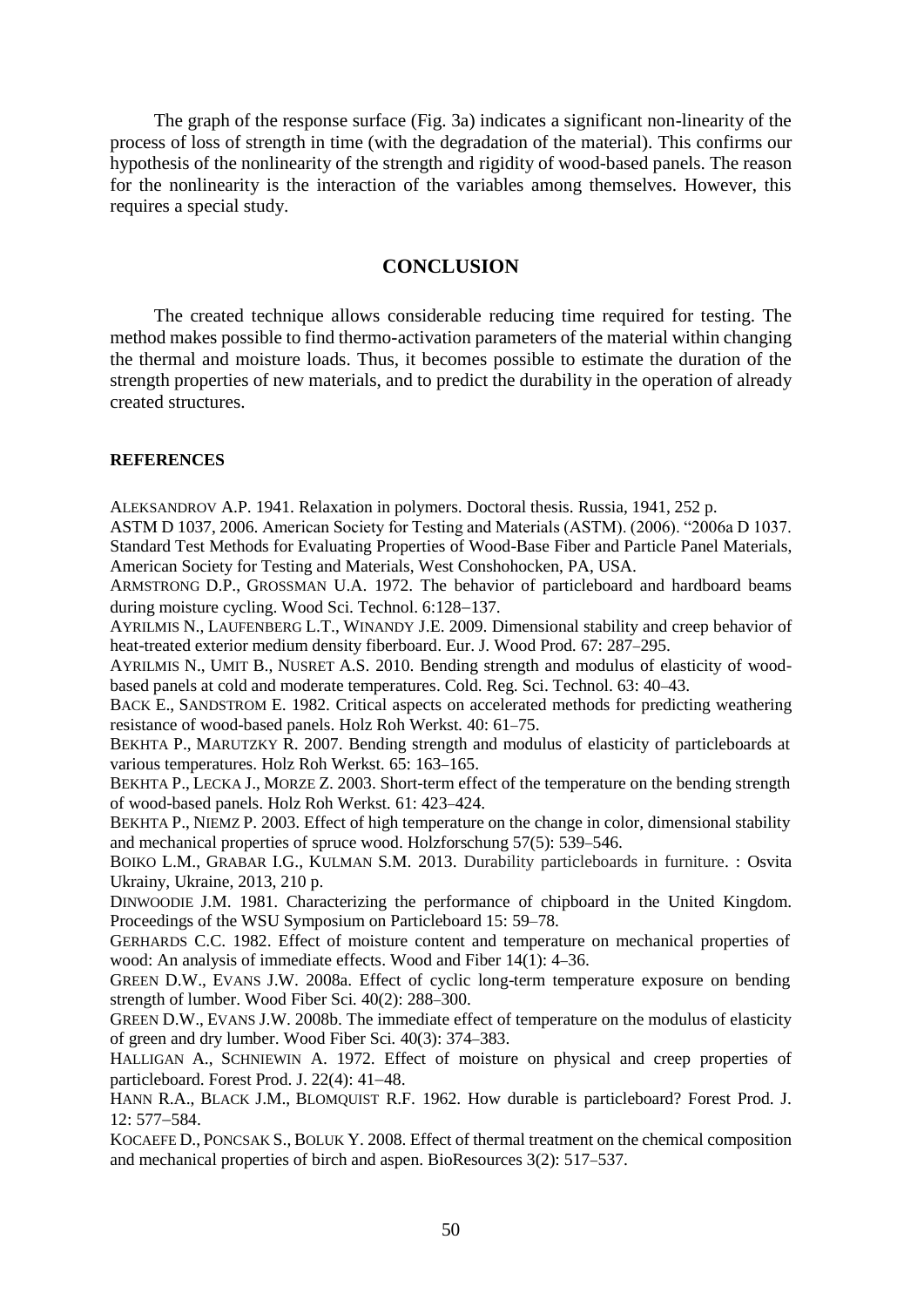KULMAN S., BOIKO L., ANTSYFEROVA A. 2015. Bending strength (modulus of rupture) and modulus of elasticity of MDF different density at various temperature.

KULMAN S. N., BOIKO L. M. 2015. The method of predicting the durability of wood products and wood composites. Patent 100484–UA, 2015.

KULMAN S., BOIKO L. 2016. Non-linear effects in the reaction of wood composite materials during the thermal, humidity and power loads.

LEICESTERR H. 1971. A rheological model for mechanosorptive deflections of beams. Wood Sci. Technol. 5: 211-220.

LEHMANN W.F. 1977. Durability of composition board products. Proceedings of the WSU Symposium on Particleboard 11: 351–368.

LEHMANN W.F. 1978. Cyclic moisture conditions and their effect on strength and stability of structural flakeboards. For Prod J 28(6): 23–31.

MANRIQUEZ M.J., MORAES P.D. 2010. Influence of the temperature on the compression strength parallel to grain of parica. Constr. Build. Mater. 24: 99–104.

MORAES P.D., ROGAUME Y., BOCQUET J.F. 2005. Influence of the temperature on the embedding strength. Holz Roh Werkst. 63: 297-302.

OKKONEN E.A., RIVER B.H. 1996. Outdoor aging of wood-based panels and correlation with laboratory aging, Part 2. Forest Prod. J.  $46(3)$ :  $68-74$ .

PIZHURIN A.A. 2004. Bases of Scientific Researches in the Woodworking. Moscow State Forest University, Moscow, Russia, 2004. 166 s.

RANTA-MAUNUAS 1975. The viscoelasticity of wood at varying moisture content. Wood Sci. Technol. 9: 189-205.

RATNER S. B., YARTSEV B.P. 1992: Physical mechanics of plastics. How to predict the performance? Moscow : Khimiya, Russia, 1992. 320 s.

REGEL V.P., SLUTSKER A.I., TOMASHEVSKY E.E. 1974. Kinetic nature strength of solids. Moscow : Nauka, Russia, 1974. 560 s.

RIVER B. H. 1994. Outdoor aging of wood-based panels and correlation with laboratory aging. Forest Prod. J  $44(11/12)$ : 55-65.

SINHA A., JOHN A.N., GUPTA R. 2011. Thermal degradation of bending strength of plywood and oriented strand board. A kinetics approach. Wood Sci. Technol. 45: 315-330.

SONDEREGGER W., NIEMZ P. 2006. The influence of the temperature on the bending strength and the MOE of diverse wooden materials. Holz Roh Werkst. 64: 385-391.

SUZUKI S., SAITO F.1987. Effects of environmental factors on the properties of particleboard. I. Effect of temperature on bending properties. Mokuzai Gakkaishi 33(4): 298–303.

YOUNG S.A., CLANCY P. 2001. Compression mechanical properties of wood at temperatures simulating fire conditions. Fire Mater. 25: 83–93.

YU D.X., OSTMAN B. 1983. Tensile strength properties of particleboards at different temperatures and moisture contents. Holz Roh Werkst. 41(7): 281-286.

ZHURKOV S.N. 1965. Kinetic concept of the strength of solids. International Journal of Fracture Mechanics. 1(4): 311-322.

#### **ACKNOWLEDGEMENTS**

This work was supported by the Ukrainian Ministry of Education and Science under Program No. 2201040: "The research, scientific and technological development, works for the state target programs for public order, training of scientific personnel, financial support scientific infrastructure, scientific press, scientific objects, which are national treasures, support of the State Fund for Fundamental Research". The authors are grateful to Ministry of Education and Science of Ukrainian for financial support of this study.

This work was supported by the grant agency VEGA under the projects No. 1/0626/16 and 1/0010/17. This work was supported by the Slovak Research and Development Agency under the contract No. APVV-14-0506.